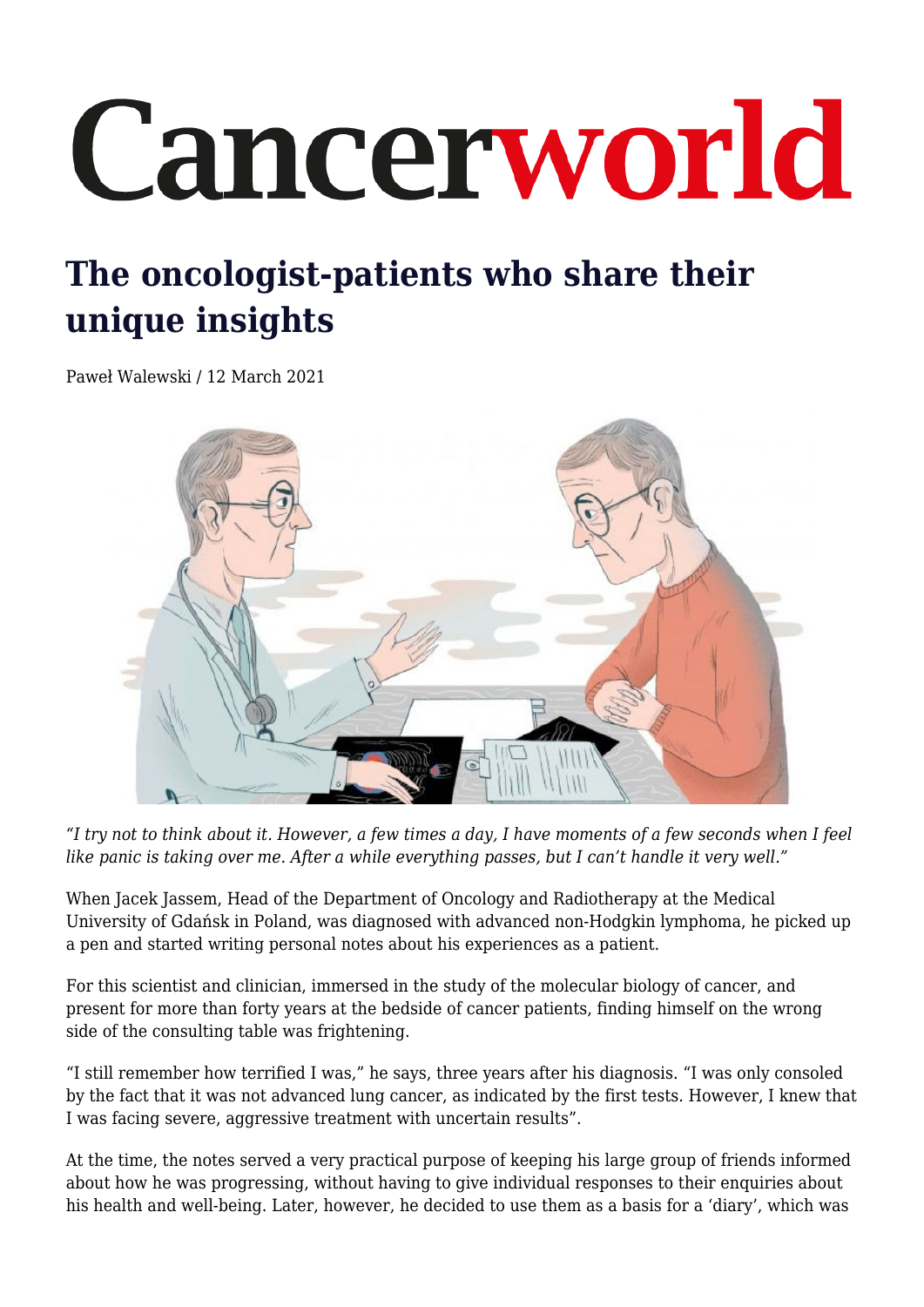published in 2020 under the title '*Zatrzymane w biegu*' (Stopped in my tracks). The book talks very openly about every aspect of his experience, and its publication has led to many interviews on radio and in newspapers, giving him a wide platform to pursue his mission to demystify cancer  $-$  to be honest about how grim some symptoms, side-effects and complications can be, and offer reassurance about the chances of making it through the journey and coming out the other end.

#### **Diagnosis: caught off guard**

Psychologist Dorota Minta has supported doctors who have not been able to cope with their emotions during their own cancer treatment, and sees Jassem's decision to talk so publicly about his personal experience as a sign of courage. "Their profession gives many doctors a feeling of driving force," she says. "Not everyone feels like 'gods', as cardiac surgeons are presented in many films. But they are no stranger to the belief that they are stronger and more resilient than the average person they treat on a daily basis."

"Most tumours are blind chance, so why should they bypass oncologists?" asks Jassem. Andrzej Cichocki, a surgeon and oncologist at the National Institute of Oncology in Warsaw, gave little thought to why he ended up diagnosed with the same type of cancer that he had been removing from his patients for many years. "Apparently destiny," he says. "I have a stoic approach to life and death, so when I heard the diagnosis, I was reconciled with it."

# "I turned yellow as if a stone had jammed in the cable outlet"

His disease appeared suddenly at Christmas – a 2-cm tumour located in the hepatopancreatic duct, blocking the flow of bile and pancreatic juice into the duodenum. "I turned yellow as if a stone had jammed in the cable outlet. Gallstones would be easier to justify, as that is the most common cause of mechanical jaundice, and I had been slimming a bit, which is also sometimes conducive to it. But where does this cancer come from?"

In the logic of neoplastic disease, which every oncologist knows inside out, lies a trick to hide from the host, which is how the initially innocent symptoms dull our vigilance. For Jassem, slightly enlarged lymph nodes in his neck were not immediately associated with a dangerous lymphoma. Establishing a diagnosis begins with ruling out the worst in many patients – unfortunately, the worst sometimes turns out to be a direct hit.

How to tell your loved ones at home – most newly diagnosed patients have trouble with that. Doctors face an additional 'occupational hazard' – news spreads quickly, as it is hard to hide ill health from colleagues, which can put them under pressure to be open about it from the start.

# "Several times I was close to death, I had to undergo six operations, with the final removal of the entire pancreas. This was not how I planned it"

"I did not want to be operated in my ward, being aware of possible complications, which I preferred not to burden my team with," admits Cichocki. His concerns turned out to be justified: after the first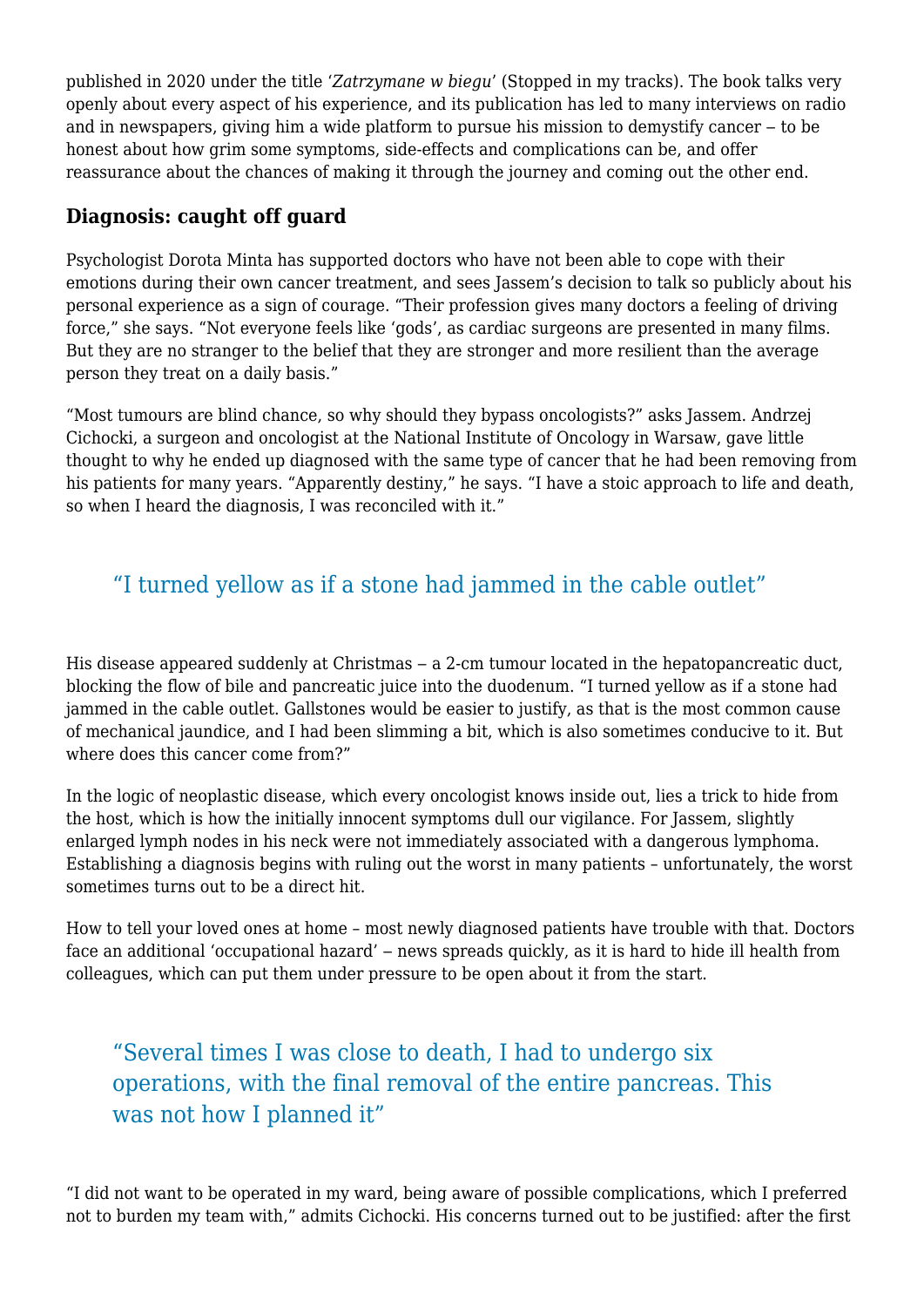operation Cichocki experienced an anastomotic bleeding, and further down the road there were three more bleeding episodes, an abscess, and then bacterial and fungal infections. "Several times I was close to death, so for three months I had to undergo six operations, with the final removal of the entire pancreas. This was not how I planned it."

#### **Too much knowledge**

Minta believes it may be better not to know too much about the possible complications and toxic side effects that may occur down the line, in order to start treatment with greater peace of mind. Too much awareness can be a burden, she says.

That was less of a problem for Jassem, mainly because his expertise lies in medical and radiation therapy for solid tumours, while lymphomas are the domain of haematologists. "Oncological haematology is today a separate field of medicine," he explains. Despite this, many years of practice gave him some idea about what might await him during aggressive chemotherapy: "I realised that at my age I might tolerate treatment worse than young people."

And that's what happened: severe inflammation of the lining of his mouth, yeast in his lungs, blood clots in his veins, damage to his peripheral nerves. He had to take pain-relieving morphine, twice daily heparin injections and antifungal medications lasting several months. The list of drugs, excluding chemotherapy, at one point included 11 items. "I always told my students that cancer cannot be treated with mercy, so I had to humbly accept that it also applied to me."

Cichocki calls himself a difficult patient. "I've carefully checked how they treat me. Older and younger, less experienced. Especially those who should not be on duty on the ward where I was lying, although I realised that [they needed to be there], because in the hospital, due to lack of staff, there were problems filling the schedules."

#### "I learned about many things like an average patient, because no one is told about it in medical studies or at conventions"

He gained valuable insight, however, into what his patients routinely go through. "I learned about many things like an average patient, in the hospital, because no one is told about it in medical studies or at conventions," he admits. "For example: how the bed extracts the rest of the strength from a person after three months of lying down, or what realistic hallucinations you can have after morphine."

#### **Talk to someone who's been there**

While toxicity of treatment and fear for the future are hard to avoid with cancer, could greater familiarity with the disease at least smooth the path for oncologists in finding the right diagnosis and getting started on treatment?

"Apart from the empathy I had with my doctors, I did not have the impression that I was a special patient," says Jassem. "Like all people with cancer, I received the same documents, underwent the usual treatment and experienced its effects. I had several suggestions for going to foreign centres, but I chose my hospital because I felt at home here and I had no doubts that I was in excellent hands."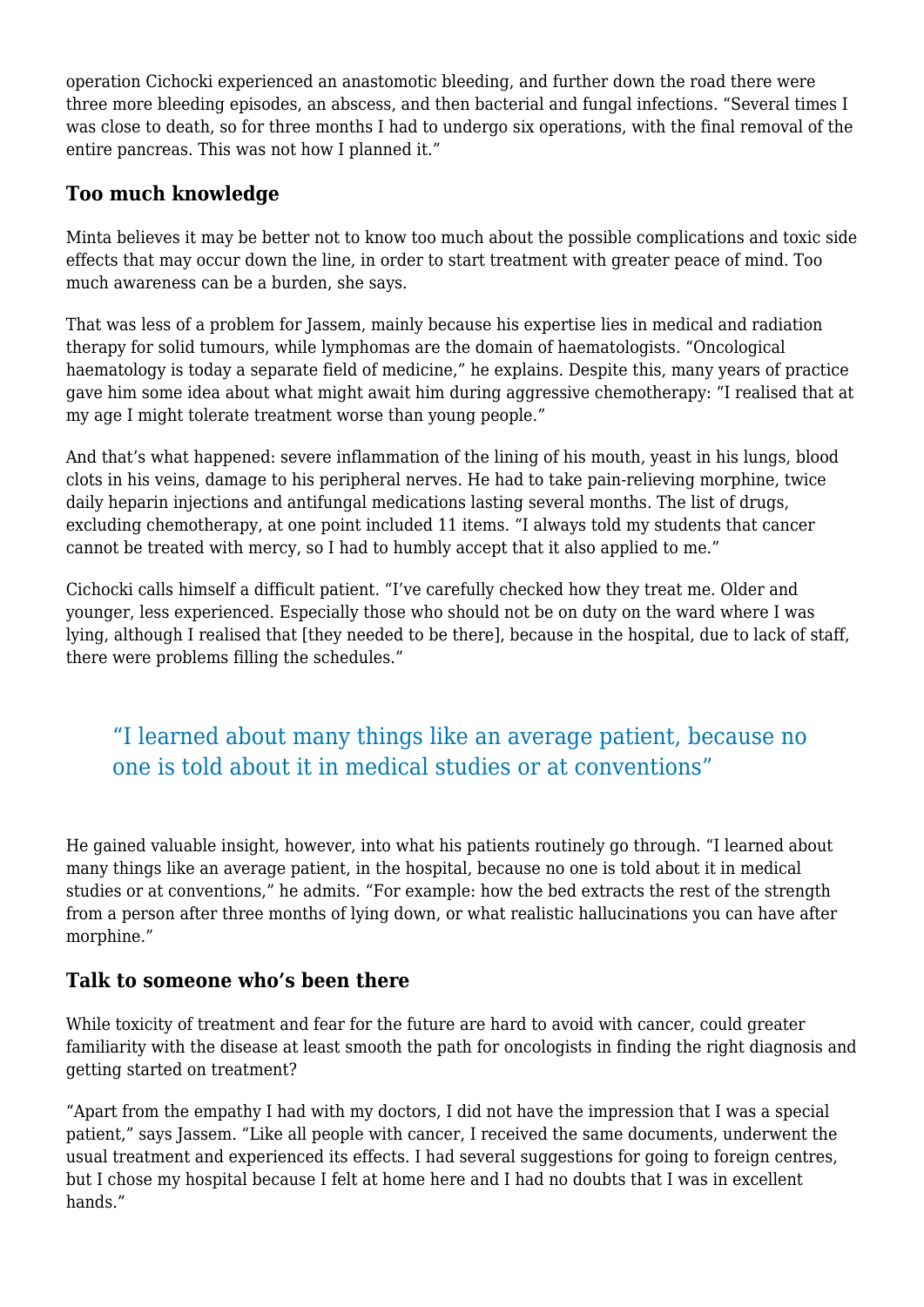Cichocki, however, does not hide that he felt as a privileged doctor in one respect: "I knew without wasting my time who was the best to turn to for help. Everyone knows each other in our environment, so it is no secret who treats only a good [prognosis] patients and who is really a great surgeon or chemotherapist."

His knowledge also spared him the need to search the Internet to double-check the opinions of the specialists who were treating him. "I had an illness which I dealt with on a daily basis, so I knew all the data on survival and methods first hand. I did not have to make pilgrimages, like others, to various offices or check the sources [to know] what awaited me."

## "Having long experience caring for patients and knowing a lot about it may not provide the help you need"

Minta believes, however, that when you are the one affected by the disease, having long experience caring for patients and knowing a lot about it may not provide the help you need. "That is why I am in favour of getting out of the shell of my omnipotence and admitting honestly, in front of the mirror, that I should talk to someone who has already passed a similar path," she advises her patientdoctors.

The ideal would be to talk to another patient, preferably also a physician, although many doctors do not want to cross this border of privacy, says Minta. "So, I send my clients to foundations and associations where people who are open to such conversations work and are always willing to share useful advice. Then they are grateful to me. Because they discover that, as doctors, they had given other recommendations that they had not checked themselves: what to wear during chemo, what to eat and what to avoid so that the treatment would not fill them with dread."

Jassem agrees that he learned certain things only by being a patient himself: "To reduce the risk of severe oral mucositis, I was advised to suck ice, for example, during and after the long infusion of high-dose chemotherapy. So, the family prepared several bags of cubes with lemon and honey." Another surprise was the sticky lids associated with loss of eye lashes, making it difficult to open your eyes in the morning. And while applying for a new biometric passport, he found that his fingerprints had disappeared. "There are many such everyday, larger and smaller problems related to treatment, and they concern both the young patient and the professor of medicine," he sums up.

#### **Sharing their unique expertise**

Now Jassem is thinking of organising sessions during one of the Polish medical congresses, involving oncologists who found themselves on the other side of the consulting table. Such a session was held at one of the conferences of the American Society of Clinical Oncology (ASCO), where leading American oncologists talked about their own struggles with cancer. But could a similar event happen elsewhere, in countries with a medical culture where many doctors prefer not to admit to having a cancer diagnosis, even if they are cured?

In countries such as Poland, many return to work after cancer, and refer to their treatment as an episode in their lives. But they don't want to talk about it. "Because they did not accept what touched them," Minta suggests. "Maybe they see it as a failure, a diminution of their professional authority? Trauma, if not worked through, can always come back."